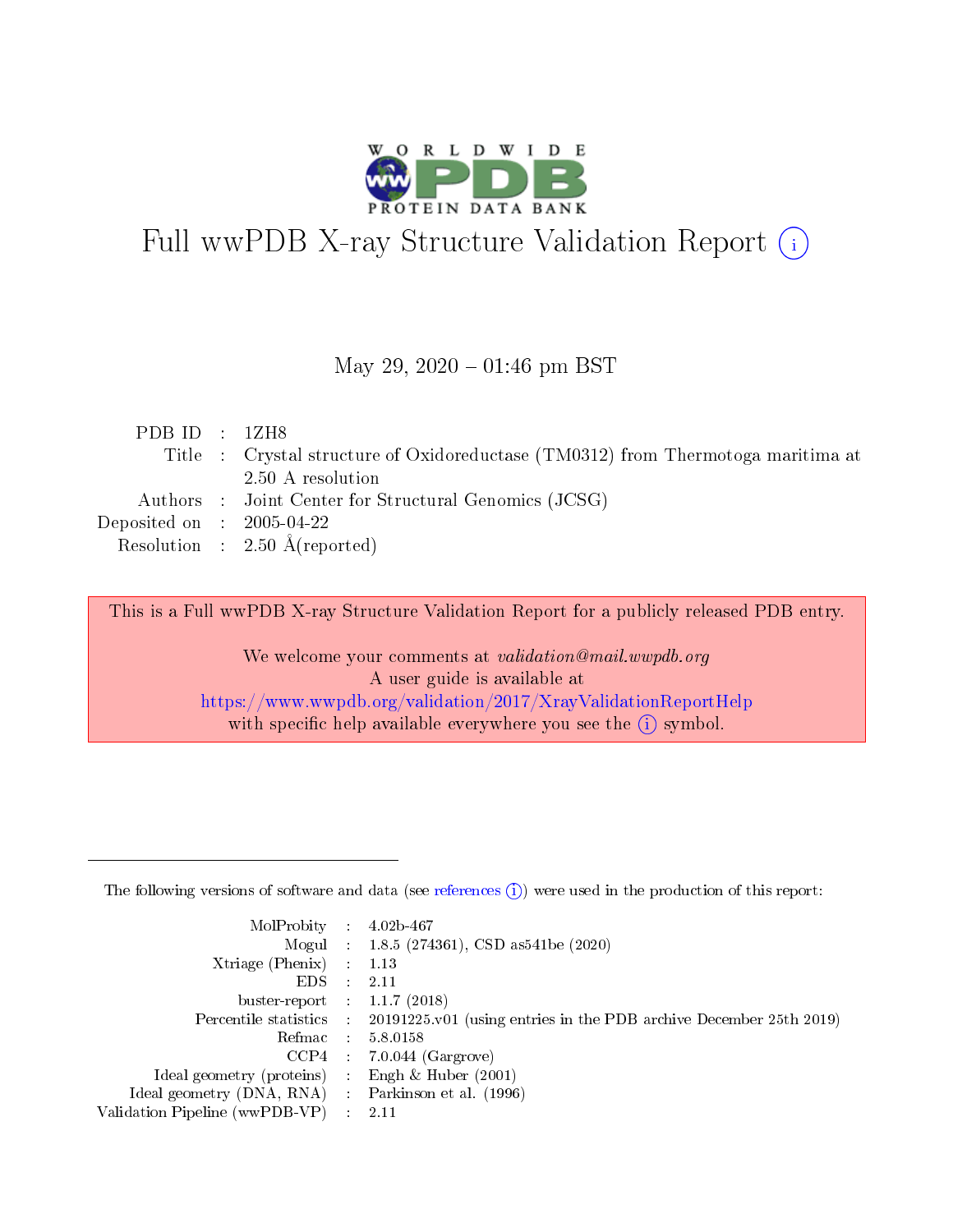# 1 [O](https://www.wwpdb.org/validation/2017/XrayValidationReportHelp#overall_quality)verall quality at a glance  $(i)$

The following experimental techniques were used to determine the structure: X-RAY DIFFRACTION

The reported resolution of this entry is  $2.50 \text{ Å}.$ 

Percentile scores (ranging between 0-100) for global validation metrics of the entry are shown in the following graphic. The table shows the number of entries on which the scores are based.



| Metric                | Whole archive<br>$(\#\mathrm{Entries})$ | Similar resolution<br>$(\#\text{Entries},\,\text{resolution}\,\,\text{range}(\textup{\AA}))$ |  |  |
|-----------------------|-----------------------------------------|----------------------------------------------------------------------------------------------|--|--|
| $R_{free}$            | 130704                                  | $4661(2.50-2.50)$                                                                            |  |  |
| Clashscore            | 141614                                  | $5346$ $(2.50-2.50)$                                                                         |  |  |
| Ramachandran outliers | 138981                                  | $5231 (2.50 - 2.50)$                                                                         |  |  |
| Sidechain outliers    | 138945                                  | $5233(2.50-2.50)$                                                                            |  |  |
| RSRZ outliers         | 127900                                  | $4559(2.50-2.50)$                                                                            |  |  |

The table below summarises the geometric issues observed across the polymeric chains and their fit to the electron density. The red, orange, yellow and green segments on the lower bar indicate the fraction of residues that contain outliers for  $>=3, 2, 1$  and 0 types of geometric quality criteria respectively. A grey segment represents the fraction of residues that are not modelled. The numeric value for each fraction is indicated below the corresponding segment, with a dot representing fractions  $\epsilon=5\%$  The upper red bar (where present) indicates the fraction of residues that have poor fit to the electron density. The numeric value is given above the bar.

| Mol | Chain | $\mid$ Length | Quality of chain     |          |
|-----|-------|---------------|----------------------|----------|
|     |       | 340           | $\frac{0}{0}$<br>87% | 8%       |
|     |       | 340           | 6%<br>87%            | 7%<br>5% |

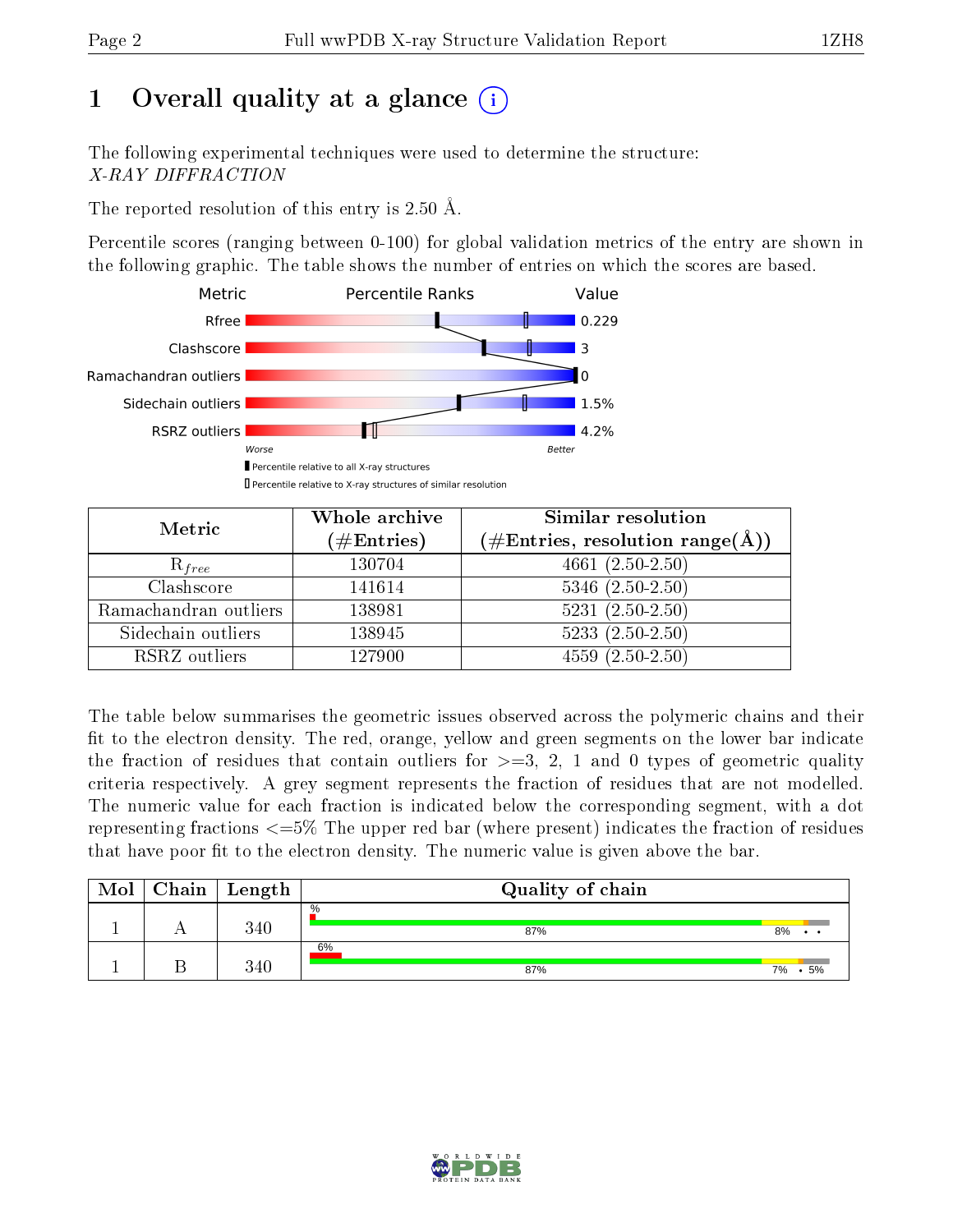# 2 Entry composition (i)

There are 5 unique types of molecules in this entry. The entry contains 5337 atoms, of which 0 are hydrogens and 0 are deuteriums.

In the tables below, the ZeroOcc column contains the number of atoms modelled with zero occupancy, the AltConf column contains the number of residues with at least one atom in alternate conformation and the Trace column contains the number of residues modelled with at most 2 atoms.

Molecule 1 is a protein called oxidoreductase.

| Mol | Chain   Residues | Atoms         |                   |           |                  |  | ZeroOcc   AltConf   Trace |  |  |
|-----|------------------|---------------|-------------------|-----------|------------------|--|---------------------------|--|--|
|     | 325              | Total<br>2563 | C N<br>1643       | 425 485 3 | O S Se           |  |                           |  |  |
|     | 324              | 2508          | Total C N<br>1615 | 411 472 3 | $\overline{O}$ S |  | – Se                      |  |  |

| ${\bf Chain}$           | Residue<br>Modelled<br>Actual |                         | Comment                  | Reference               |                      |
|-------------------------|-------------------------------|-------------------------|--------------------------|-------------------------|----------------------|
| А                       | $\mathbf{1}$                  | <b>MSE</b>              | $\blacksquare$           | CLONING ARTIFACT        | UNP Q9WYE8           |
| $\boldsymbol{A}$        | $-10$                         | <b>GLY</b>              | $\equiv$                 | CLONING ARTIFACT        | UNP Q9WYE8           |
| $\bf{A}$                | $-9$                          | <b>SER</b>              | $\overline{a}$           | CLONING ARTIFACT        | UNP Q9WYE8           |
| $\overline{A}$          | $-8$                          | <b>ASP</b>              | $\overline{a}$           | <b>CLONING ARTIFACT</b> | UNP Q9WYE8           |
| $\bf{A}$                | $-\overline{7}$               | $\overline{\text{LYS}}$ | $\blacksquare$           | CLONING ARTIFACT        | UNP Q9WYE8           |
| $\bf{A}$                | $-6$                          | ILE                     | $\blacksquare$           | CLONING ARTIFACT        | UNP<br>Q9WYE8        |
| $\overline{A}$          | $-5$                          | $\overline{HIS}$        | $\overline{\phantom{a}}$ | <b>CLONING ARTIFACT</b> | Q9WYE8<br>UNP        |
| $\bf{A}$                | $-4$                          | <b>HIS</b>              | ÷                        | CLONING ARTIFACT        | <b>UNP</b><br>Q9WYE8 |
| $\boldsymbol{A}$        | $-3$                          | HIS                     |                          | CLONING ARTIFACT        | UNP<br>Q9WYE8        |
| А                       | $\overline{-2}$               | <b>HIS</b>              | $\overline{a}$           | CLONING ARTIFACT        | UNP Q9WYE8           |
| $\overline{A}$          | $-1$                          | <b>HIS</b>              | L,                       | CLONING ARTIFACT        | UNP Q9WYE8           |
| A                       | $\boldsymbol{0}$              | <b>HIS</b>              | ä,                       | CLONING ARTIFACT        | UNP Q9WYE8           |
| $\overline{\rm A}$      | $\mathbf{1}$                  | MSE                     | <b>MET</b>               | MODIFIED RESIDUE        | UNP<br>Q9WYE8        |
| $\bf{A}$                | 52                            | <b>MSE</b>              | MET                      | MODIFIED RESIDUE        | UNP Q9WYE8           |
| $\overline{A}$          | 154                           | $\overline{\rm MSE}$    | <b>MET</b>               | MODIFIED RESIDUE        | <b>UNP</b><br>Q9WYE8 |
| $\bf{A}$                | 162                           | <b>MSE</b>              | <b>MET</b>               | MODIFIED RESIDUE        | UNP<br>Q9WYE8        |
| A                       | 195                           | <b>MSE</b>              | MET                      | MODIFIED RESIDUE        | UNP Q9WYE8           |
| $\overline{\rm A}$      | 219                           | <b>MSE</b>              | MET                      | MODIFIED RESIDUE        | UNP Q9WYE8           |
| $\bf{A}$                | 271                           | <b>MSE</b>              | <b>MET</b>               | MODIFIED RESIDUE        | UNP Q9WYE8           |
| $\overline{\mathrm{B}}$ | $\overline{1}$                | <b>MSE</b>              | $\overline{\phantom{0}}$ | CLONING ARTIFACT        | UNP<br>Q9WYE8        |
| $\boldsymbol{B}$        | $-10$                         | <b>GLY</b>              | $\overline{a}$           | CLONING ARTIFACT        | UNP<br>Q9WYE8        |
| $\overline{\mathrm{B}}$ | $-9$                          | SER                     | $\equiv$                 | CLONING ARTIFACT        | <b>UNP</b><br>Q9WYE8 |
| $\overline{B}$          | $-8$                          | ASP                     | $\overline{\phantom{0}}$ | <b>CLONING ARTIFACT</b> | <b>UNP</b><br>Q9WYE8 |
| $\mathbf B$             | $-7$                          | <b>LYS</b>              |                          | CLONING ARTIFACT        | UNP<br>Q9WYE8        |
| $\boldsymbol{B}$        | $-6$                          | ILE                     |                          | CLONING ARTIFACT        | UNP Q9WYE8           |

There are 38 discrepancies between the modelled and reference sequences:

Continued on next page...

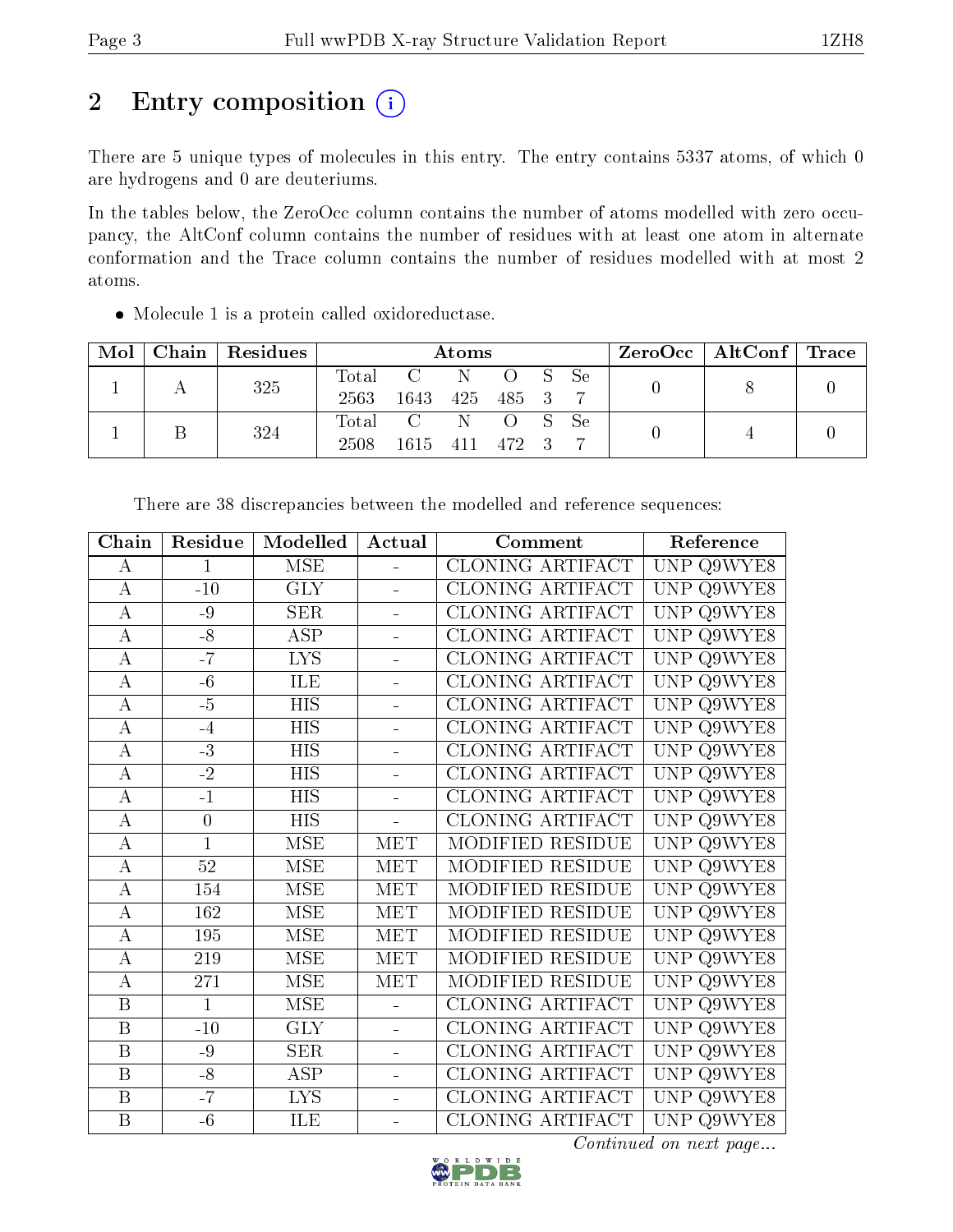|--|

| Chain        | Residue      | Modelled   | Actual     | Comment          | Reference  |
|--------------|--------------|------------|------------|------------------|------------|
| B            | $-5$         | <b>HIS</b> |            | CLONING ARTIFACT | UNP Q9WYE8 |
| B            | $-4$         | <b>HIS</b> |            | CLONING ARTIFACT | UNP Q9WYE8 |
| B            | $-3$         | <b>HIS</b> |            | CLONING ARTIFACT | UNP Q9WYE8 |
| B            | $-2$         | <b>HIS</b> |            | CLONING ARTIFACT | UNP Q9WYE8 |
| B            | $-1$         | <b>HIS</b> |            | CLONING ARTIFACT | UNP Q9WYE8 |
| B            | $\Omega$     | <b>HIS</b> |            | CLONING ARTIFACT | UNP Q9WYE8 |
| B            | $\mathbf{1}$ | MSE        | <b>MET</b> | MODIFIED RESIDUE | UNP Q9WYE8 |
| B            | 52           | MSE        | MET        | MODIFIED RESIDUE | UNP Q9WYE8 |
| <sub>B</sub> | 154          | MSE        | <b>MET</b> | MODIFIED RESIDUE | UNP Q9WYE8 |
| $\mathbf{B}$ | 162          | MSE        | MET        | MODIFIED RESIDUE | UNP Q9WYE8 |
| B            | 195          | MSE        | MET        | MODIFIED RESIDUE | UNP Q9WYE8 |
| B            | 219          | MSE        | <b>MET</b> | MODIFIED RESIDUE | UNP Q9WYE8 |
| B            | 271          | MSE        | MET        | MODIFIED RESIDUE | UNP Q9WYE8 |

Continued from previous page...

Molecule 2 is SODIUM ION (three-letter code: NA) (formula: Na).

|  | Mol   Chain   Residues | Atoms    | $ZeroOcc$   AltConf |
|--|------------------------|----------|---------------------|
|  |                        | Total Na |                     |
|  |                        | Total Na |                     |

 Molecule 3 is NADP NICOTINAMIDE-ADENINE-DINUCLEOTIDE PHOSPHATE (three-letter code: NAP) (formula:  $\mathrm{C}_{21}\mathrm{H}_{28}\mathrm{N}_{7}\mathrm{O}_{17}\mathrm{P}_{3}$ ).



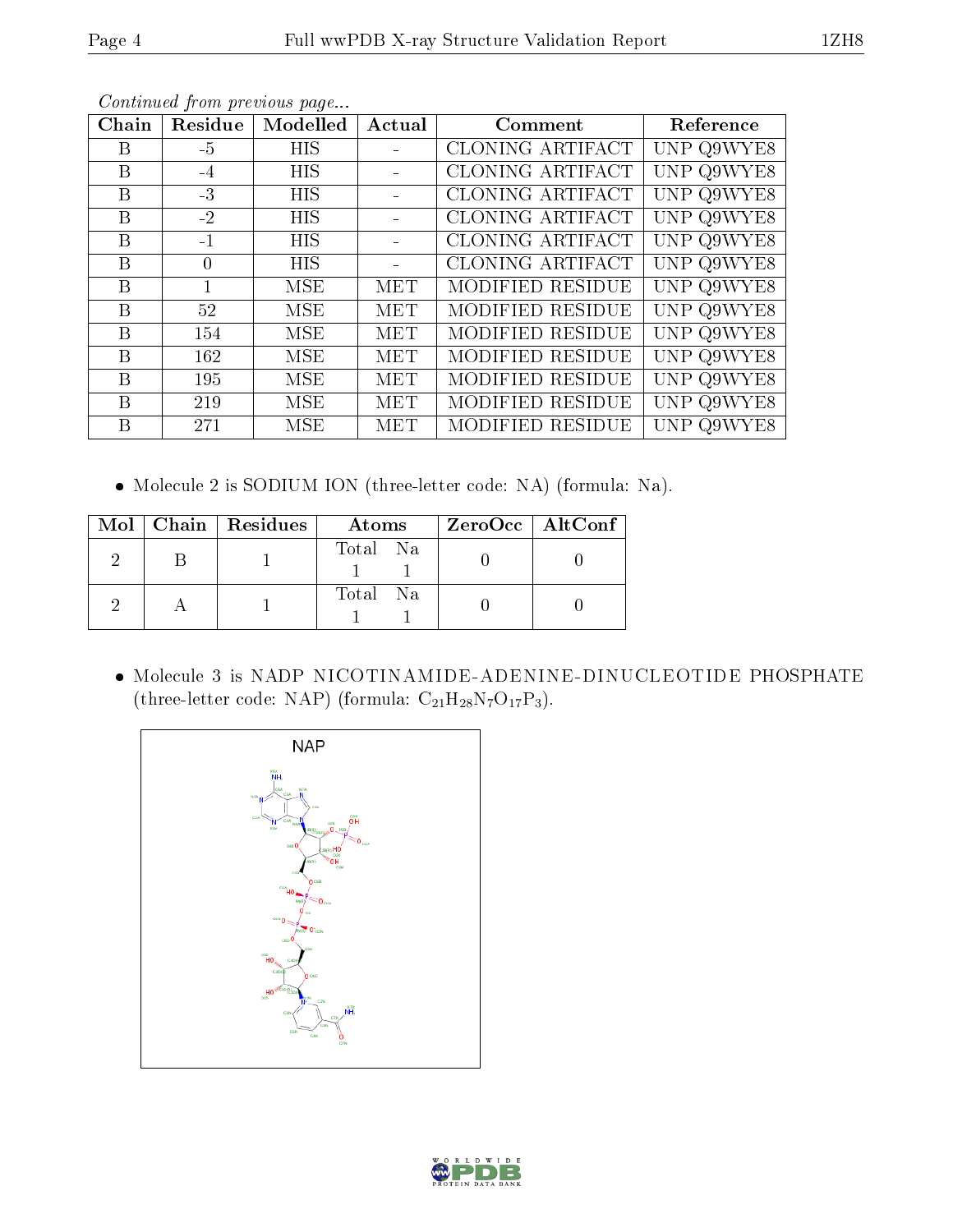|  |  | $\text{Mol}$   Chain   Residues | Atoms         |  |  |           |               | $ZeroOcc \mid AltConf \mid$ |  |  |  |  |
|--|--|---------------------------------|---------------|--|--|-----------|---------------|-----------------------------|--|--|--|--|
|  |  |                                 | Total C N O P |  |  |           |               |                             |  |  |  |  |
|  |  | 48 21 7 17 3                    |               |  |  |           |               |                             |  |  |  |  |
|  |  |                                 |               |  |  |           | Total C N O P |                             |  |  |  |  |
|  |  |                                 | 48            |  |  | 21 7 17 3 |               |                             |  |  |  |  |

 $\bullet$  Molecule 4 is 1,2-ETHANEDIOL (three-letter code: EDO) (formula:  $\rm{C_2H_6O_2}).$ 



| Mol | Chain | Residues | Atoms                                                                                            | $ZeroOcc$   AltConf |
|-----|-------|----------|--------------------------------------------------------------------------------------------------|---------------------|
|     |       |          | Total<br>С<br>$\Omega$<br>3<br>6<br>3                                                            |                     |
|     | А     |          | Total<br>C<br>$\Omega$<br>$\overline{2}$<br>$\overline{2}$                                       |                     |
|     | А     |          | Total<br>$\mathcal{C}$<br>$\left( \right)$<br>$\overline{2}$<br>$\overline{2}$<br>$\overline{4}$ |                     |
|     | А     |          | Total<br>C<br>∩<br>$\overline{2}$<br>$\overline{2}$                                              |                     |
|     | А     |          | Total<br>$\mathcal{C}$<br>$\bigcap$<br>2<br>2                                                    |                     |

 $\bullet\,$  Molecule 5 is water.

| Mol | Chain   Residues |  | Atoms                | ZeroOcc   AltConf |
|-----|------------------|--|----------------------|-------------------|
| h   |                  |  | Total O<br>Q7<br>-97 |                   |
| ۰,  |                  |  | Total O<br>49        |                   |

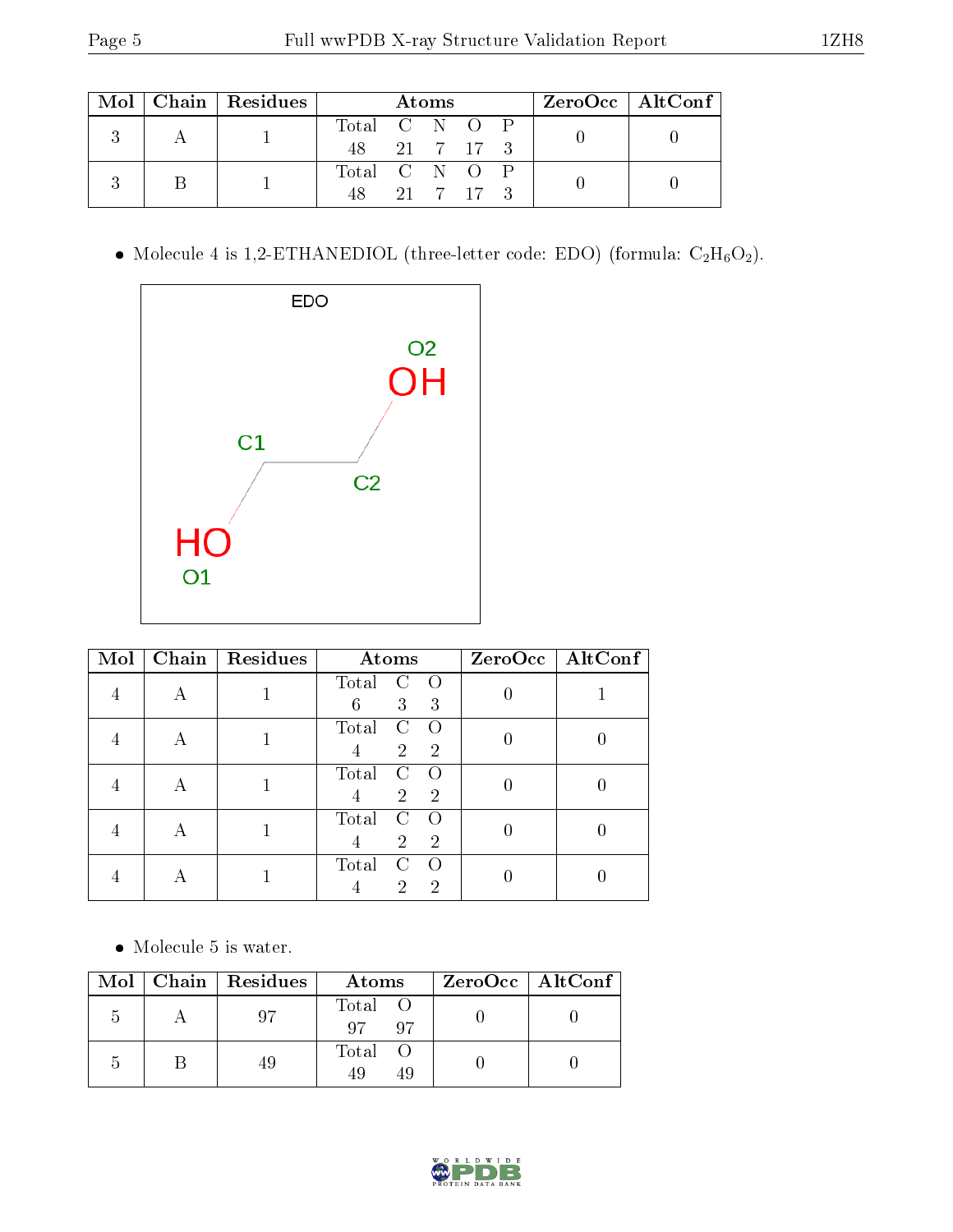# 3 Residue-property plots  $(i)$

These plots are drawn for all protein, RNA and DNA chains in the entry. The first graphic for a chain summarises the proportions of the various outlier classes displayed in the second graphic. The second graphic shows the sequence view annotated by issues in geometry and electron density. Residues are color-coded according to the number of geometric quality criteria for which they contain at least one outlier: green  $= 0$ , yellow  $= 1$ , orange  $= 2$  and red  $= 3$  or more. A red dot above a residue indicates a poor fit to the electron density (RSRZ  $> 2$ ). Stretches of 2 or more consecutive residues without any outlier are shown as a green connector. Residues present in the sample, but not in the model, are shown in grey.



• Molecule 1: oxidoreductase

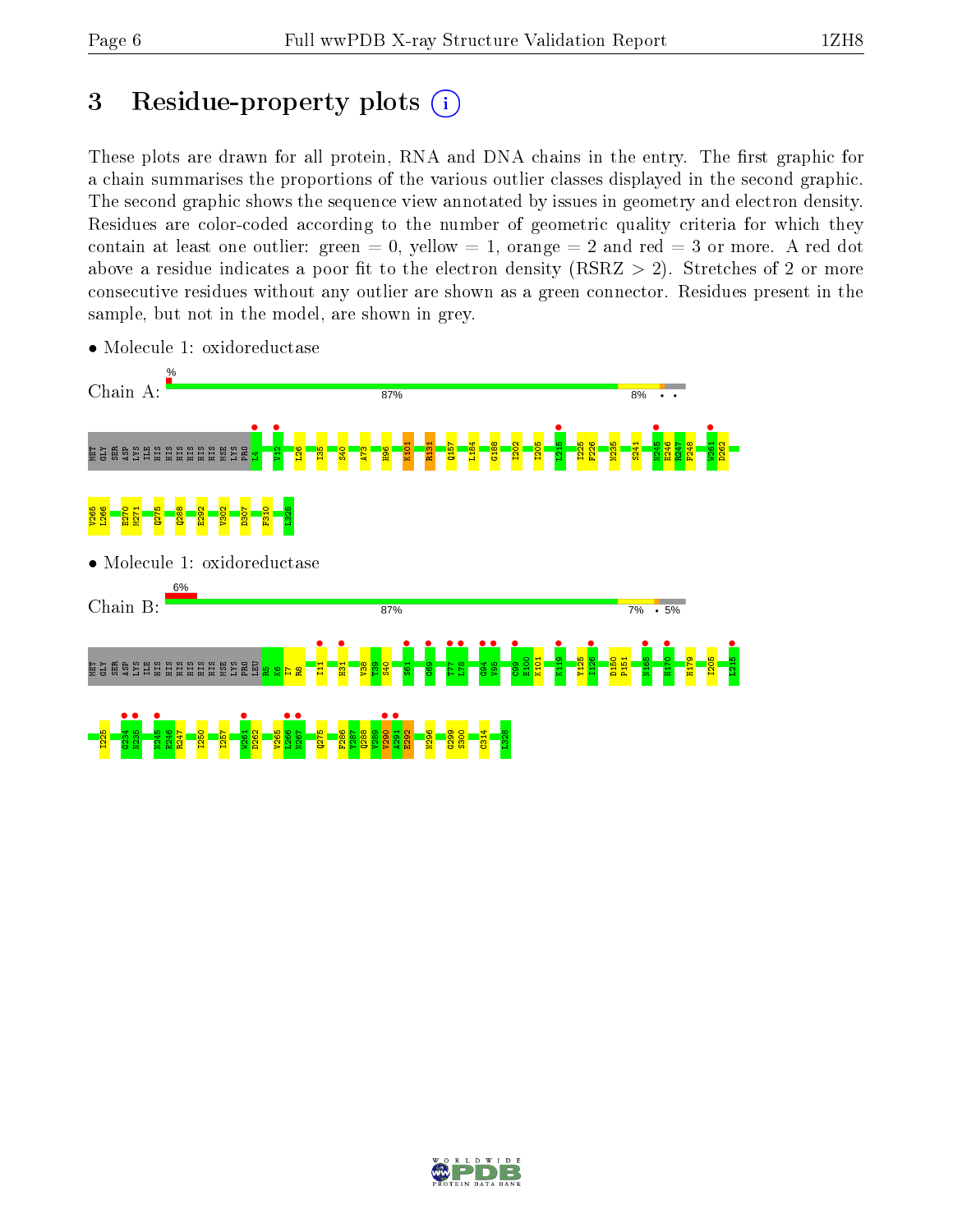# 4 Data and refinement statistics  $(i)$

| Property                                                             | Value                                              | Source     |
|----------------------------------------------------------------------|----------------------------------------------------|------------|
| Space group                                                          | P 1 21 1                                           | Depositor  |
| Cell constants                                                       | 63.09Å<br>$64.85\text{\AA}$<br>$101.17\text{\AA}$  | Depositor  |
| a, b, c, $\alpha$ , $\beta$ , $\gamma$                               | $104.88^\circ$<br>$90.00^\circ$<br>$90.00^{\circ}$ |            |
| Resolution $(A)$                                                     | $28.00^{-7}$<br>2.50<br>$\frac{1}{2}$              | Depositor  |
|                                                                      | $28.96 - 2.50$                                     | <b>EDS</b> |
| % Data completeness                                                  | $99.7(28.00-2.50)$                                 | Depositor  |
| (in resolution range)                                                | $99.9(28.96-2.50)$                                 | <b>EDS</b> |
| $R_{merge}$                                                          | 0.09                                               | Depositor  |
| $\mathrm{R}_{sym}$                                                   | 0.09                                               | Depositor  |
| $\sqrt{I/\sigma}(I) > 1$                                             | $2.97$ (at $2.51\text{\AA}$ )                      | Xtriage    |
| Refinement program                                                   | <b>REFMAC 5.2.0005</b>                             | Depositor  |
|                                                                      | 0.194<br>0.237<br>$\ddot{\phantom{1}}$             | Depositor  |
| $R, R_{free}$                                                        | 0.196<br>0.229                                     | DCC        |
| $\mathcal{R}_{free}$ test set                                        | 1382 reflections $(5.02\%)$                        | wwPDB-VP   |
| Wilson B-factor $(A^2)$                                              | 39.1                                               | Xtriage    |
| Anisotropy                                                           | 0.116                                              | Xtriage    |
| Bulk solvent $k_{sol}(e/\mathring{A}^3)$ , $B_{sol}(\mathring{A}^2)$ | 0.30, 38.9                                         | <b>EDS</b> |
| L-test for twinning <sup>2</sup>                                     | $< L >$ = 0.49, $< L^2 >$ = 0.32                   | Xtriage    |
| Estimated twinning fraction                                          | No twinning to report.                             | Xtriage    |
| $F_o, F_c$ correlation                                               | 0.94                                               | <b>EDS</b> |
| Total number of atoms                                                | 5337                                               | wwPDB-VP   |
| Average B, all atoms $(A^2)$                                         | 37.0                                               | wwPDB-VP   |

Xtriage's analysis on translational NCS is as follows: The largest off-origin peak in the Patterson function is  $16.36\%$  of the height of the origin peak. No significant pseudotranslation is detected.

<sup>&</sup>lt;sup>2</sup>Theoretical values of  $\langle |L| \rangle$ ,  $\langle L^2 \rangle$  for acentric reflections are 0.5, 0.333 respectively for untwinned datasets, and 0.375, 0.2 for perfectly twinned datasets.



<span id="page-6-1"></span><span id="page-6-0"></span><sup>1</sup> Intensities estimated from amplitudes.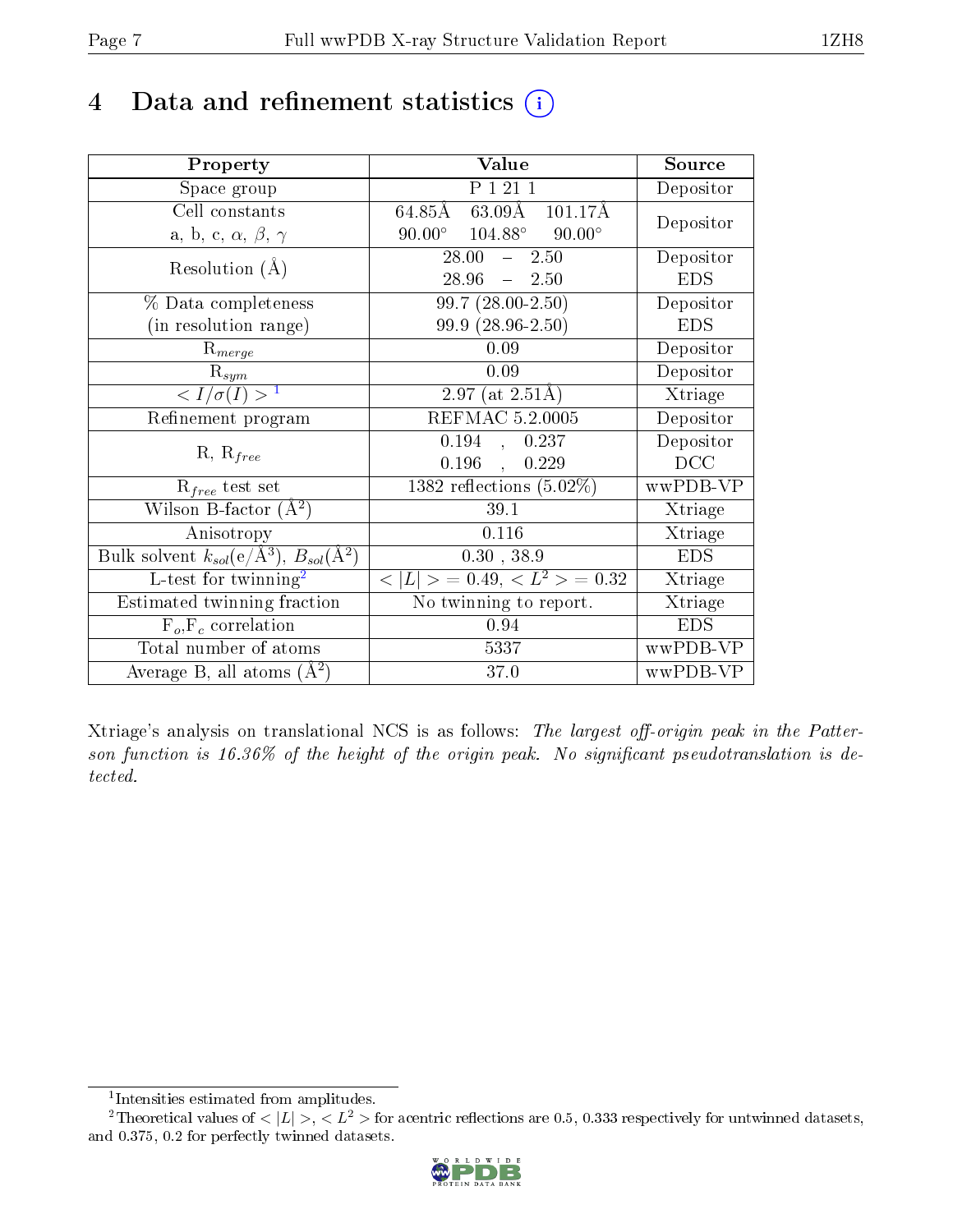# 5 Model quality  $(i)$

### 5.1 Standard geometry  $(i)$

Bond lengths and bond angles in the following residue types are not validated in this section: NA, NAP, EDO

The Z score for a bond length (or angle) is the number of standard deviations the observed value is removed from the expected value. A bond length (or angle) with  $|Z| > 5$  is considered an outlier worth inspection. RMSZ is the root-mean-square of all Z scores of the bond lengths (or angles).

| Mol<br>Chain |    |      | Bond lengths       | Bond angles |                     |  |
|--------------|----|------|--------------------|-------------|---------------------|--|
|              |    | RMSZ | $\# Z >5$          | RMSZ        | # $ Z  > 5$         |  |
|              |    | 0.58 | 0/2646             | 0.66        | $1/3568$ $(0.0\%)$  |  |
|              |    | 0.70 | $4/2576$ $(0.2\%)$ | 0.61        | $1/3482$ $(0.0\%)$  |  |
| AII          | АH | 0.64 | $4/5222(0.1\%)$    | 0.64        | 2/7050<br>$(0.0\%)$ |  |

All (4) bond length outliers are listed below:

| Mol | Chain   Res   Type |     |       | $\mid$ $\,$ Atoms $\mid$ | $Z_{\perp}$  | $\Delta$ Observed(A) | $\Box$ Ideal(A) |
|-----|--------------------|-----|-------|--------------------------|--------------|----------------------|-----------------|
|     |                    | 292 | GLU   | CD-OE1                   | - 16.94      | 1.44                 | $1.25\,$        |
|     |                    | 292 | GLU   | $CB-CG$                  | $\mid$ 11.08 | 1.73                 | 1.52            |
|     |                    | 292 | GLU   | $\vert$ CD-OE2 $\vert$   | 9.03         | 1.35                 | 1.25            |
|     |                    |     | A R G | CZ-NH1                   | 5.29         |                      | $1.33\,$        |

All (2) bond angle outliers are listed below:

| Mol | $\vert$ Chain $\vert$ Res $\vert$ Type |       | Atoms               | $\bullet$ Observed( $^o$ )   Ideal( $^o$ ) |        |
|-----|----------------------------------------|-------|---------------------|--------------------------------------------|--------|
|     |                                        | ARG-  | ' NE-CZ-NH2∣-5.63⊣  | 117 49                                     | 120-30 |
|     |                                        | A R G | $NE-CZ-NH2$   -5.61 | 117.50                                     | 120-30 |

There are no chirality outliers.

There are no planarity outliers.

### 5.2 Too-close contacts  $(i)$

In the following table, the Non-H and H(model) columns list the number of non-hydrogen atoms and hydrogen atoms in the chain respectively. The H(added) column lists the number of hydrogen atoms added and optimized by MolProbity. The Clashes column lists the number of clashes within the asymmetric unit, whereas Symm-Clashes lists symmetry related clashes.

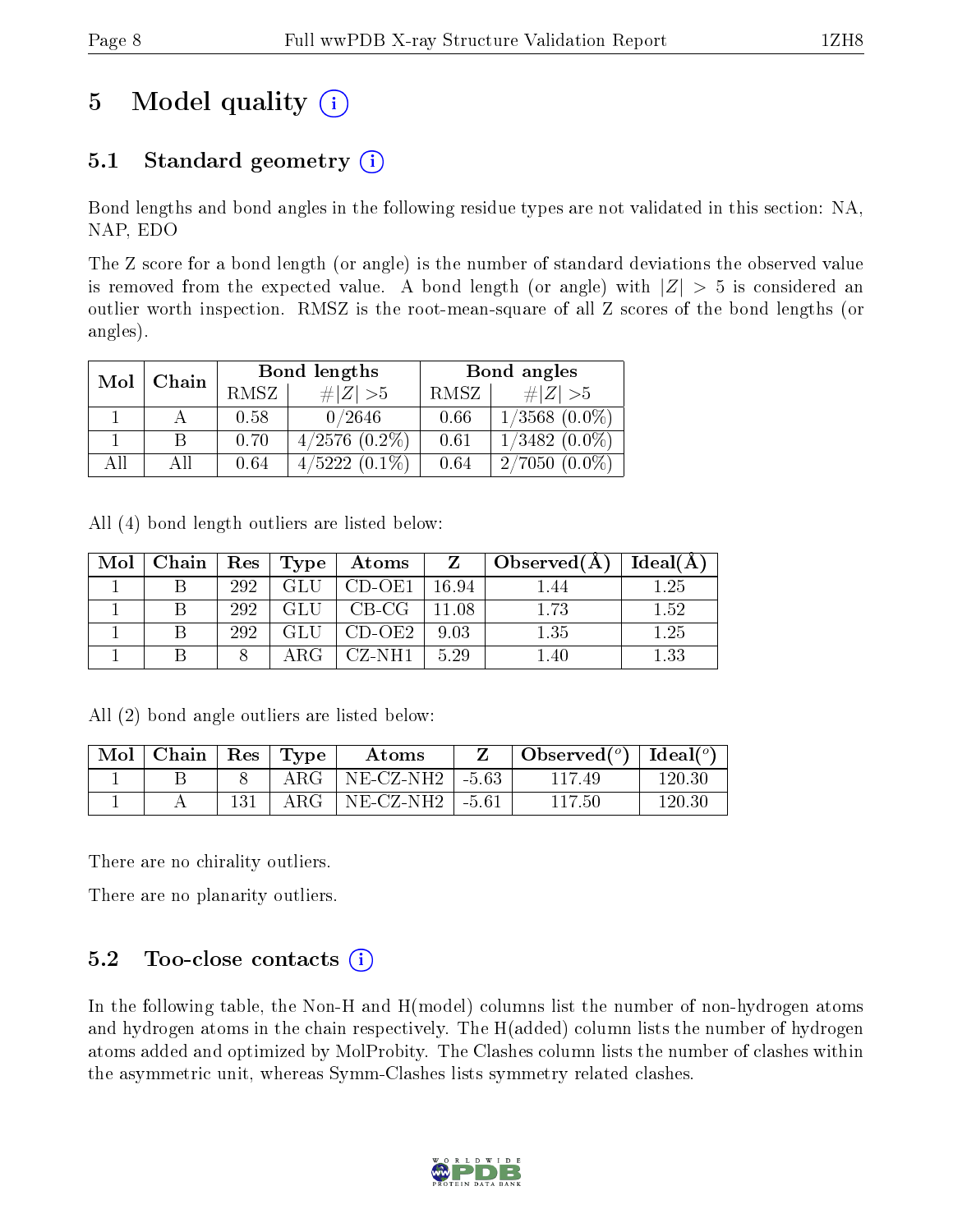| Mol | Chain | $\bf Non-H$ | H (model) | H(added) | <b>Clashes</b> | <b>Symm-Clashes</b> |
|-----|-------|-------------|-----------|----------|----------------|---------------------|
|     |       | 2563        |           | 2525     | 19             |                     |
|     | В     | 2508        |           | 2448     | 19             |                     |
| 2   |       |             |           |          |                |                     |
| 2   | B     |             |           |          |                |                     |
| 3   |       | 48          |           | 25       |                |                     |
| ົ   | R     | 48          |           | 25       |                |                     |
|     |       | 22          |           | 36       |                |                     |
| 5   |       | 97          |           |          |                |                     |
| 5   | R     | 49          |           |          |                |                     |
|     | Аll   | 5337        |           | 5059     | 35             |                     |

The all-atom clashscore is defined as the number of clashes found per 1000 atoms (including hydrogen atoms). The all-atom clashscore for this structure is 3.

All (35) close contacts within the same asymmetric unit are listed below, sorted by their clash magnitude.

| Atom-1                                | Atom-2                 | Interatomic    | Clash         |
|---------------------------------------|------------------------|----------------|---------------|
|                                       |                        | distance $(A)$ | overlap $(A)$ |
| 1:A:205:ILE:HG22                      | 1:A:226:PHE:HB3        | 1.80           | 0.64          |
| 1:B:296:ASN:O                         | 1:B:300:SER:HB3        | 2.00           | 0.61          |
| 1:B:286:PHE:O                         | 1:B:290:VAL:HG13       | 2.07           | $0.55\,$      |
| 1: A:288: GLN: HG2                    | 1:A:292:GLU:OE1        | 2.08           | 0.53          |
| 1:B:262:ASP:HA                        | 1:B:275:GLN:NE2        | 2.25           | $0.52\,$      |
| $1:A:131:A\overline{\mathrm{RG:NH2}}$ | 1: A:307: ASP:OD2      | 2.41           | 0.52          |
| 1: A:225: ILE: HG22                   | 1: A:235: ASN:OD1      | 2.09           | $0.52\,$      |
| 1:A:205:ILE:C                         | 1:A:205:ILE:HD12       | 2.29           | 0.52          |
| 1:A:225:ILE:HG12                      | 1:B:225[B]:ILE:HG13    | 1.92           | 0.50          |
| 1:B:179:HIS:H                         | 1:B:179:HIS:CD2        | 2.30           | 0.49          |
| $1:A:265:\overline{VAL:HG22}$         | 1: A:270: GLU:HG2      | 1.94           | 0.48          |
| 1:A:302:VAL:HG23                      | 5:A:448:HOH:O          | 2.13           | 0.47          |
| 1: A:225: ILE: HG23                   | 1:B:225[A]:ILE:HG23    | 1.96           | 0.47          |
| 1:B:179:HIS:HD2                       | 5:B:440:HOH:O          | 1.99           | 0.46          |
| 1:A:262:ASP:HA                        | 1:A:275:GLN:NE2        | 2.30           | 0.45          |
| 1: A:266:LEU:HB2                      | 1: A:271: MSE: HE1     | 1.98           | 0.45          |
| 1:B:31:HIS:H                          | 1:B:31:HIS:CD2         | 2.34           | 0.45          |
| 1: A: 157: GLN: O                     | 1: A:246: GLU: HA      | 2.17           | 0.45          |
| 1:B:7:ILE:HD11                        | 1:B:290:VAL:HG22       | 1.98           | 0.45          |
| 1: A:225: ILE: HG23                   | 1:B:225[B]:ILE:HG13    | 1.99           | 0.44          |
| 1:B:205:ILE:HD13                      | 1:B:314:CYS:HA         | 1.99           | 0.44          |
| 1:B:250:ILE:HD12                      | 1:B:257:ILE:HD11       | 2.00           | 0.44          |
| 1:B:288:GLN:HG2                       | 1:B:292:GLU:OE1        | 2.18           | 0.44          |
| 1:A:202:ILE:H <sub>D13</sub>          | $1: A:310:$ PHE: $CD1$ | 2.53           | 0.43          |
| 1: A: 101: LYS: HD3                   | 1: A: 101: LYS: O      | 2.19           | 0.43          |

Continued on next page...

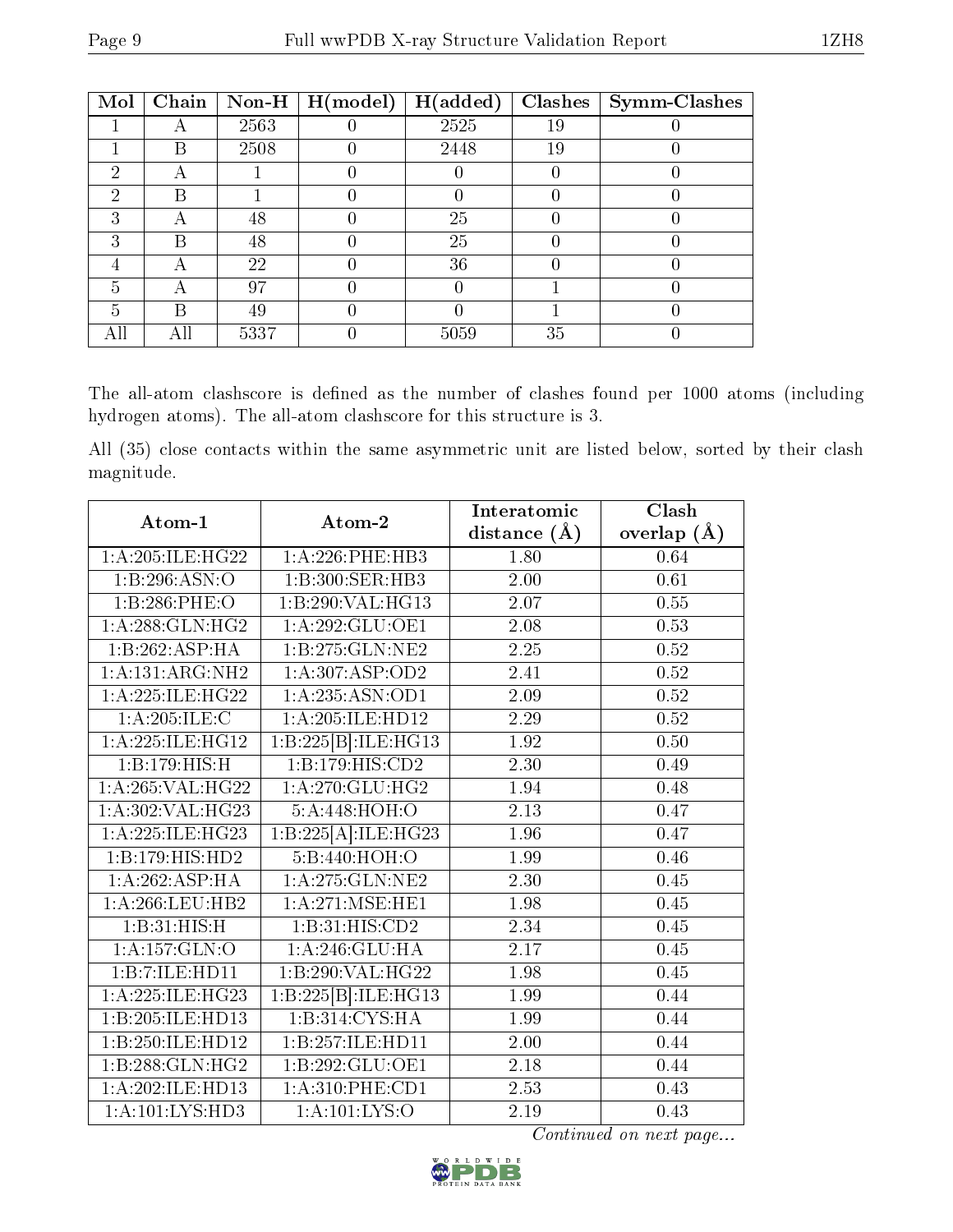| Atom-1              | Atom-2                       | Interatomic<br>distance $(A)$ | Clash<br>overlap $(A)$ |
|---------------------|------------------------------|-------------------------------|------------------------|
| 1: B: 125: TYR: CZ  | 1:B:299:GLY:HA3              | 2.54                          | 0.42                   |
| 1:B:11:ILE:HB       | 1:B:38[A]:VAL:HG22           | 2.01                          | 0.42                   |
| 1:B:205:ILE:C       | 1:B:205:ILE:HD12             | 2.39                          | 0.42                   |
| 1: A: 184: LEU: O   | $1:A:188:GLY:H\overline{A3}$ | 2.19                          | 0.42                   |
| 1:B:257:ILE:HA      | 1:B:265:VAL:O                | 2.20                          | 0.41                   |
| 1: A:26:LEU:HD13    | 1: A:35: ILE: HD11           | 2.02                          | 0.41                   |
| 1:A:73:ALA:HB2      | $1:A:96:HIS:H\overline{B2}$  | 2.02                          | 0.41                   |
| 1: A:205: ILE:O     | 1: A:205: ILE: HD12          | 2.21                          | 0.41                   |
| 1: B: 125: TYR: CE1 | 1:B:299:GLY:HA3              | 2.55                          | 0.41                   |
| 1: B: 150: ASP: HA  | 1:B:151:PRO:HD3              | 1.98                          | 0.40                   |

Continued from previous page...

There are no symmetry-related clashes.

### 5.3 Torsion angles (i)

#### 5.3.1 Protein backbone  $(i)$

In the following table, the Percentiles column shows the percent Ramachandran outliers of the chain as a percentile score with respect to all X-ray entries followed by that with respect to entries of similar resolution.

The Analysed column shows the number of residues for which the backbone conformation was analysed, and the total number of residues.

| Mol | Chain | Analysed                          | Favoured   Allowed   Outliers   Percentiles |           |                         |                     |
|-----|-------|-----------------------------------|---------------------------------------------|-----------|-------------------------|---------------------|
|     |       | $331/340$ (97\%)   320 (97\%)     |                                             | $11(3\%)$ | 100 100                 |                     |
|     |       | $326/340(96\%)$   317 (97\%)      |                                             | 9(3%)     | $100$   $100$           |                     |
| All | Аll   | $657/680$ $(97\%)$   637 $(97\%)$ |                                             | $20(3\%)$ | $\vert 100 \vert \vert$ | $\vert$ 100 $\vert$ |

There are no Ramachandran outliers to report.

#### 5.3.2 Protein sidechains (i)

In the following table, the Percentiles column shows the percent sidechain outliers of the chain as a percentile score with respect to all X-ray entries followed by that with respect to entries of similar resolution.

The Analysed column shows the number of residues for which the sidechain conformation was analysed, and the total number of residues.

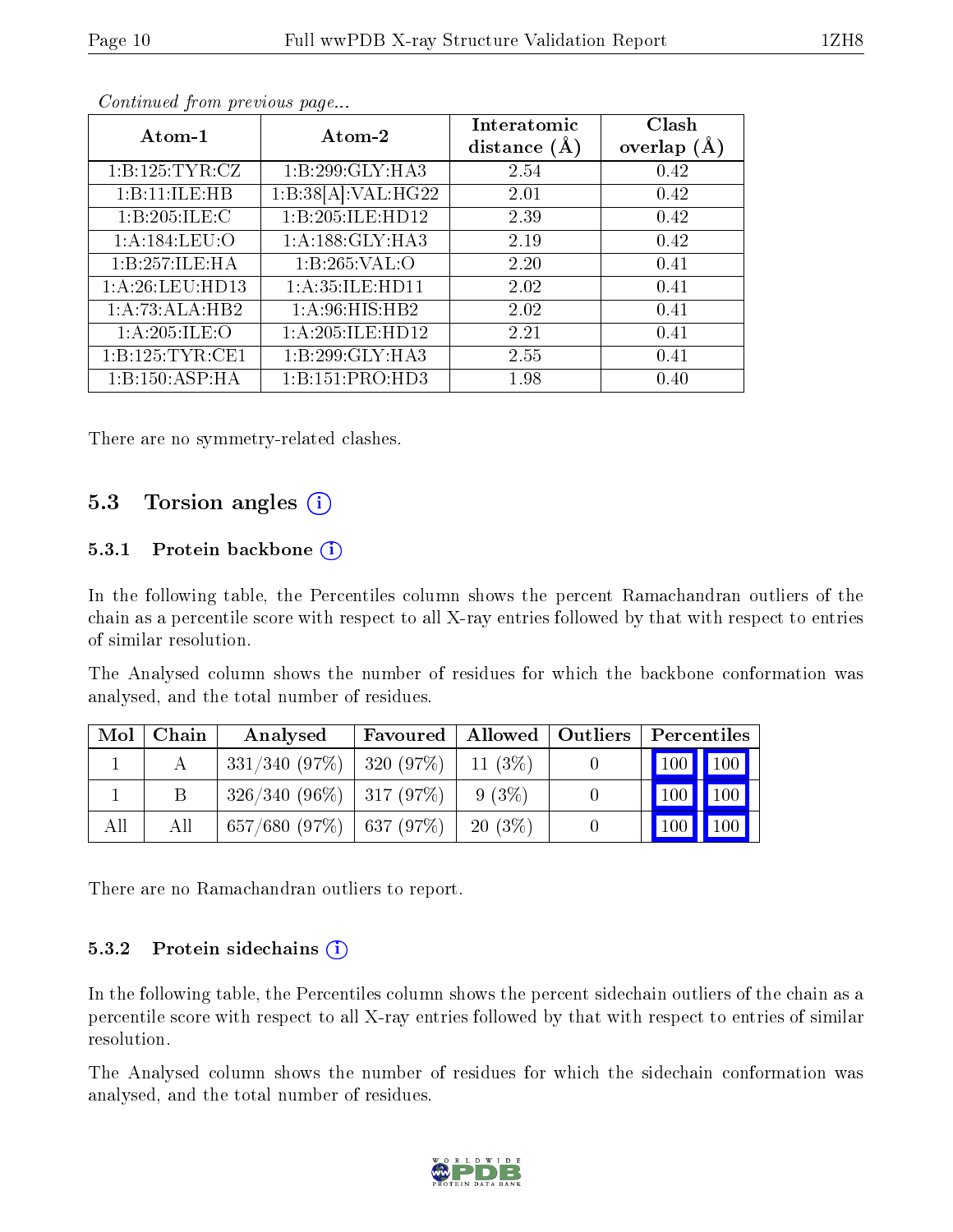| Mol | Chain | Analysed         | Rotameric   Outliers |          | Percentiles |             |
|-----|-------|------------------|----------------------|----------|-------------|-------------|
|     |       | $278/284(98\%)$  | 273 (98\%)           | $5(2\%)$ | 59          | $\sqrt{81}$ |
|     |       | 265/284(93%)     | 261 $(98\%)$         | $4(2\%)$ | 65          | $\sqrt{85}$ |
| All | All   | $543/568$ (96\%) | 534 (98%)            | $9(2\%)$ | 65          | 82          |

All (9) residues with a non-rotameric sidechain are listed below:

| Mol | Chain | Res    | <b>Type</b> |
|-----|-------|--------|-------------|
| 1   | А     | 40     | <b>SER</b>  |
| 1   | А     | 101    | <b>LYS</b>  |
| 1   | A     | 241[A] | <b>SER</b>  |
| 1   | А     | 241[B] | SER         |
| 1   | A     | 248    | PHE         |
| 1   | В     | 40     | <b>SER</b>  |
| 1   | В     | 101    | <b>LYS</b>  |
| 1   |       | 247    | $\rm{ARG}$  |
|     |       | 290    | VAL         |

Some sidechains can be flipped to improve hydrogen bonding and reduce clashes. All (3) such sidechains are listed below:

| Mol | Chain | Res | Type |
|-----|-------|-----|------|
|     |       |     |      |
|     |       | 157 | GL N |
|     |       |     |      |

#### 5.3.3 RNA [O](https://www.wwpdb.org/validation/2017/XrayValidationReportHelp#rna)i

There are no RNA molecules in this entry.

#### 5.4 Non-standard residues in protein, DNA, RNA chains (i)

There are no non-standard protein/DNA/RNA residues in this entry.

#### 5.5 Carbohydrates  $(i)$

There are no carbohydrates in this entry.

#### 5.6 Ligand geometry (i)

Of 10 ligands modelled in this entry, 2 are monoatomic - leaving 8 for Mogul analysis.

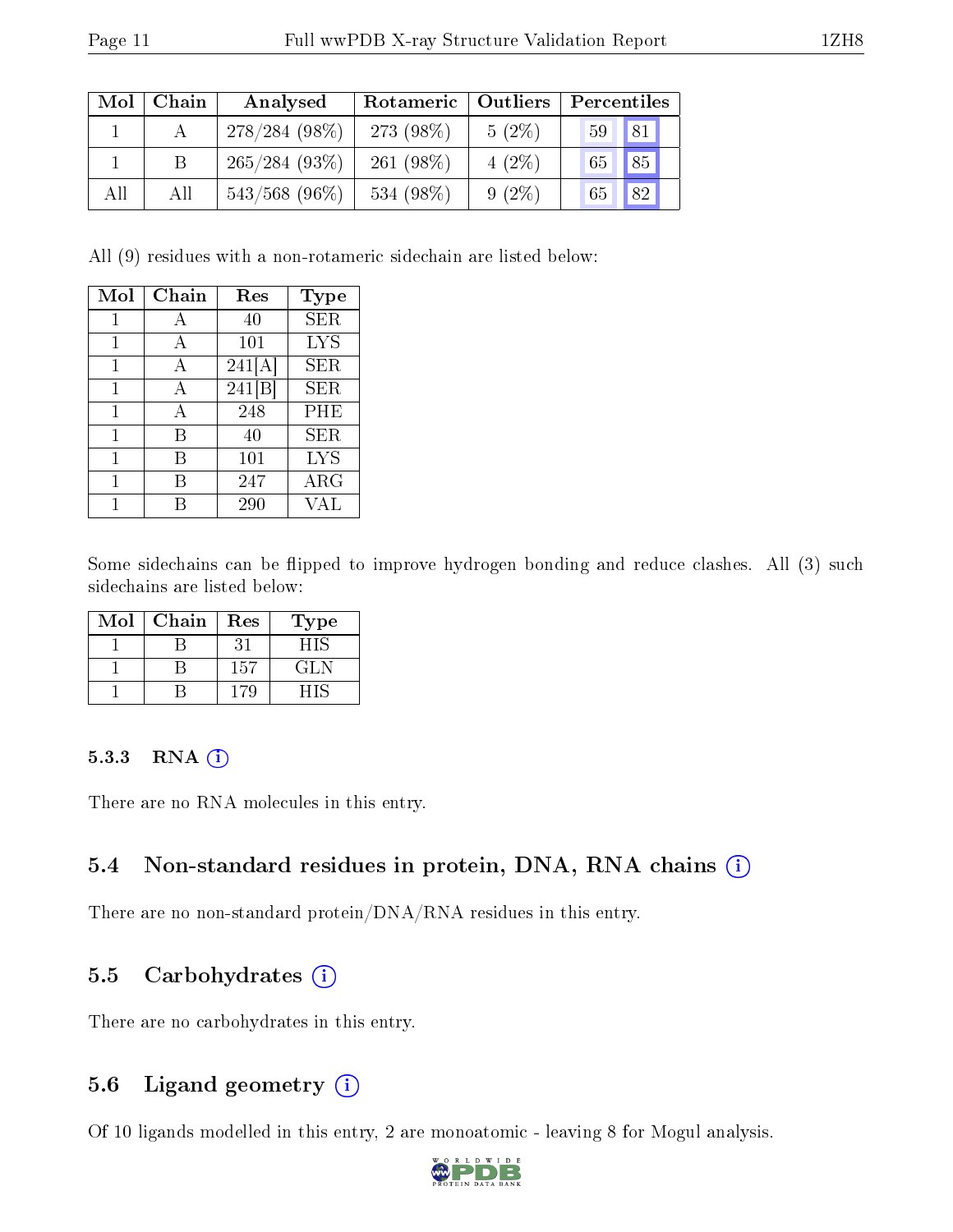In the following table, the Counts columns list the number of bonds (or angles) for which Mogul statistics could be retrieved, the number of bonds (or angles) that are observed in the model and the number of bonds (or angles) that are dened in the Chemical Component Dictionary. The Link column lists molecule types, if any, to which the group is linked. The Z score for a bond length (or angle) is the number of standard deviations the observed value is removed from the expected value. A bond length (or angle) with  $|Z| > 2$  is considered an outlier worth inspection. RMSZ is the root-mean-square of all Z scores of the bond lengths (or angles).

| Mol            |            |       | Res    | Link                     | <b>Bond lengths</b> |      |                  | Bond angles |      |                  |
|----------------|------------|-------|--------|--------------------------|---------------------|------|------------------|-------------|------|------------------|
|                | Type       | Chain |        |                          | Counts              | RMSZ | # $ Z  > 2$      | Counts      | RMSZ | Z  > 2<br>#      |
| $\overline{4}$ | <b>EDO</b> | А     | 405    | $\sim$                   | 3,3,3               | 0.53 | $\left( \right)$ | 2,2,2       | 0.16 | $\left( \right)$ |
| $\overline{4}$ | <b>EDO</b> | А     | 404    | $\overline{\phantom{a}}$ | 3,3,3               | 0.62 | $\left( \right)$ | 2,2,2       | 0.20 | $\left( \right)$ |
| 4              | <b>EDO</b> | А     | 401[A] | $\overline{\phantom{a}}$ | 3,3,3               | 0.55 | $\theta$         | 2,2,2       | 0.33 | 0                |
| 4              | <b>EDO</b> | А     | 401[B] | -                        | 3,3,3               | 0.54 | $\theta$         | 2,2,2       | 0.29 | $\theta$         |
| 3              | <b>NAP</b> | B     | 400    | $\overline{\phantom{a}}$ | 45,52,52            | 1.72 | $4(8\%)$         | 56,80,80    | 1.22 | $6(10\%)$        |
| 4              | <b>EDO</b> | А     | 403    |                          | 3,3,3               | 0.53 | $\theta$         | 2,2,2       | 0.18 | 0                |
| 3              | <b>NAP</b> | А     | 400    |                          | 45,52,52            | 1.68 | 3(6%)            | 56,80,80    | 1.33 | $8(14\%)$        |
| $\overline{4}$ | <b>EDO</b> | А     | 402    |                          | 3,3,3               | 0.56 | $\theta$         | 2,2,2       | 0.11 | 0                |

In the following table, the Chirals column lists the number of chiral outliers, the number of chiral centers analysed, the number of these observed in the model and the number defined in the Chemical Component Dictionary. Similar counts are reported in the Torsion and Rings columns. '-' means no outliers of that kind were identified.

| Mol            | <b>Type</b> | Chain | Res    | Link | Chirals | <b>Torsions</b> | Rings   |
|----------------|-------------|-------|--------|------|---------|-----------------|---------|
| 4              | <b>EDO</b>  | А     | 405    |      |         | 0/1/1/1         |         |
| 4              | <b>EDO</b>  |       | 404    |      |         | T               |         |
| $\overline{4}$ | <b>EDO</b>  | А     | 401[A] |      |         |                 |         |
| 4              | <b>EDO</b>  | А     | 401[B] |      |         | 0/1/1/1         |         |
| 3              | <b>NAP</b>  | В     | 400    |      |         | 9/31/67/67      | 0/5/5/5 |
| 4              | <b>EDO</b>  | А     | 403    |      |         | 1/1/1/1         |         |
| 3              | <b>NAP</b>  | А     | 400    |      |         | 6/31/67/67      | 0/5/5/5 |
| $\overline{4}$ | EDO         |       | 402    |      |         | 0/1/            |         |

All (7) bond length outliers are listed below:

| Mol | Chain | Res | Type       | Atoms      | Z    | Observed $(A$ | $Ideal(\AA)$ |
|-----|-------|-----|------------|------------|------|---------------|--------------|
| 3   | В     | 400 | <b>NAP</b> | O7N-C7N    | 8.94 | 1.41          | 1.24         |
| 3   | А     | 400 | <b>NAP</b> | O7N-C7N    | 8.91 | 1.41          | 1.24         |
| 3   | В     | 400 | <b>NAP</b> | $C2A-N3A$  | 3.90 | 1.38          | 1.32         |
| 3   |       | 400 | <b>NAP</b> | $C2A-N3A$  | 3.41 | 1.37          | 1.32         |
| 3   | В     | 400 | <b>NAP</b> | $C2A-N1A$  | 2.72 | 1.39          | 1.33         |
| 3   | А     | 400 | <b>NAP</b> | $C2A-N1A$  | 2.12 | 1.37          | 1.33         |
| 3   | В     | 400 | <b>NAP</b> | $C2N- N1N$ | 2.04 | 1.37          | 1.35         |

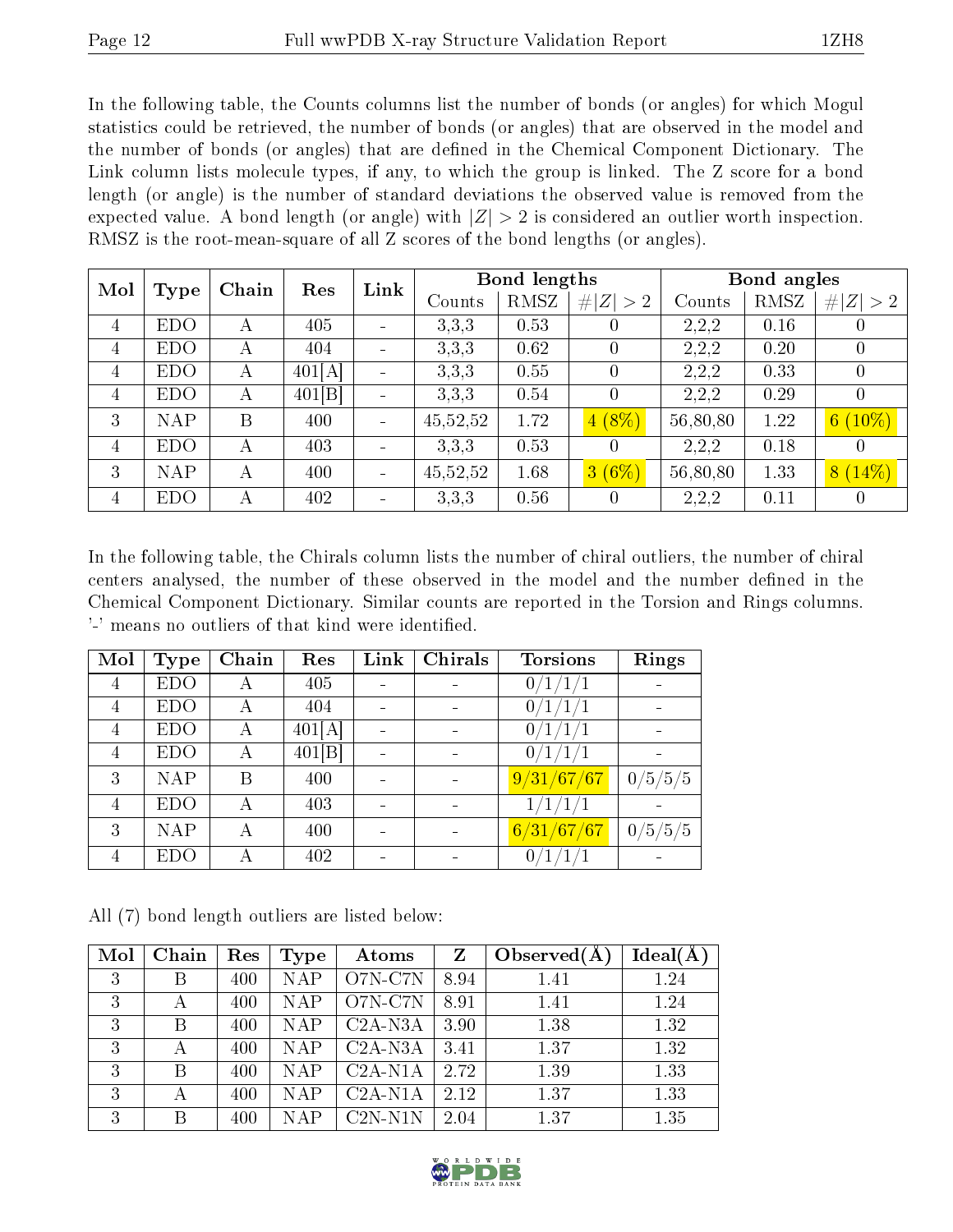|--|

| Mol | Chain | Res | Type       | Atoms                                    | Z       | Observed $\binom{o}{c}$ | $Ideal(^o)$ |
|-----|-------|-----|------------|------------------------------------------|---------|-------------------------|-------------|
| 3   | B     | 400 | <b>NAP</b> | N3A-C2A-N1A                              | $-5.27$ | 120.44                  | 128.68      |
| 3   | А     | 400 | NAP        | N3A-C2A-N1A                              | $-5.18$ | 120.59                  | 128.68      |
| 3   | А     | 400 | NAP        | $C3N-C7N-N7N$                            | 3.33    | 121.74                  | 117.75      |
| 3   | А     | 400 | NAP        | $O2B$ -C <sub>2</sub> B-C <sub>3</sub> B | 3.31    | 123.68                  | 111.68      |
| 3   | А     | 400 | <b>NAP</b> | O7N-C7N-C3N                              | $-2.62$ | 116.50                  | 119.63      |
| 3   | B     | 400 | <b>NAP</b> | PN-03-PA                                 | $-2.58$ | 123.96                  | 132.83      |
| 3   | B     | 400 | <b>NAP</b> | $O2B-C2B-C3B$                            | 2.58    | 121.02                  | 111.68      |
| 3   | А     | 400 | <b>NAP</b> | PN-03-PA                                 | $-2.50$ | 124.24                  | 132.83      |
| 3   | B     | 400 | <b>NAP</b> | $C3N-C7N-N7N$                            | 2.42    | 120.66                  | 117.75      |
| 3   | А     | 400 | NAP        | $O4B-C1B-C2B$                            | $-2.32$ | 102.57                  | 106.59      |
| 3   | А     | 400 | NAP        | $\overline{O2N}$ -PN- $O1N$              | 2.26    | 123.42                  | 112.24      |
| 3   | B     | 400 | <b>NAP</b> | $O3B$ -C <sub>3</sub> B-C <sub>4</sub> B | $-2.05$ | 105.12                  | 111.05      |
| 3   | B     | 400 | NAP        | $O4B-C1B-C2B$                            | $-2.05$ | 103.04                  | 106.59      |
| 3   | A     | 400 | NAP        | $O3B$ -C <sub>3</sub> B-C <sub>4</sub> B | $-2.02$ | 105.20                  | 111.05      |

All (14) bond angle outliers are listed below:

There are no chirality outliers.

| Mol | $Chain$ | Res | <b>Type</b> | Atoms                                                 |
|-----|---------|-----|-------------|-------------------------------------------------------|
| 3   | В       | 400 | NAP         | C <sub>5</sub> B-O <sub>5</sub> B-PA-O <sub>2</sub> A |
| 3   | Β       | 400 | NAP         | $C3B-C2B-O2B-P2B$                                     |
| 3   | В       | 400 | NAP         | $C5D-O5D-PN-O1N$                                      |
| 3   | В       | 400 | NAP         | $O4D-C1D-N1N-C6N$                                     |
| 3   | А       | 400 | <b>NAP</b>  | C3B-C2B-O2B-P2B                                       |
| 3   | А       | 400 | NAP         | $O4D-C1D-N1N-C6N$                                     |
| 3   | В       | 400 | NAP         | $C5B-O5B-PA-O3$                                       |
| 3   | В       | 400 | NAP         | $C5D-O5D-PN-O3$                                       |
| 3   | A       | 400 | <b>NAP</b>  | $C5B-O5B-PA-O3$                                       |
| 3   | А       | 400 | NAP         | $C2B-O2B-P2B-O3X$                                     |
| 3   | В       | 400 | <b>NAP</b>  | $C5B-O5B-PA-O1A$                                      |
| 3   | В       | 400 | NAP         | $C5D-O5D-PN-O2N$                                      |
| 4   | А       | 403 | <b>EDO</b>  | $O1 \text{ } C1 \text{ } C2 \text{ } O2$              |
| 3   | В       | 400 | NAP         | $O4B-C4B-C5B-O5B$                                     |
| 3   | A       | 400 | NAP         | $C5B-O5B-PA-O1A$                                      |
| 3   | А       | 400 | <b>NAP</b>  | O4B-C4B-C5B-O5B                                       |

All (16) torsion outliers are listed below:

There are no ring outliers.

No monomer is involved in short contacts.

The following is a two-dimensional graphical depiction of Mogul quality analysis of bond lengths, bond angles, torsion angles, and ring geometry for all instances of the Ligand of Interest. In

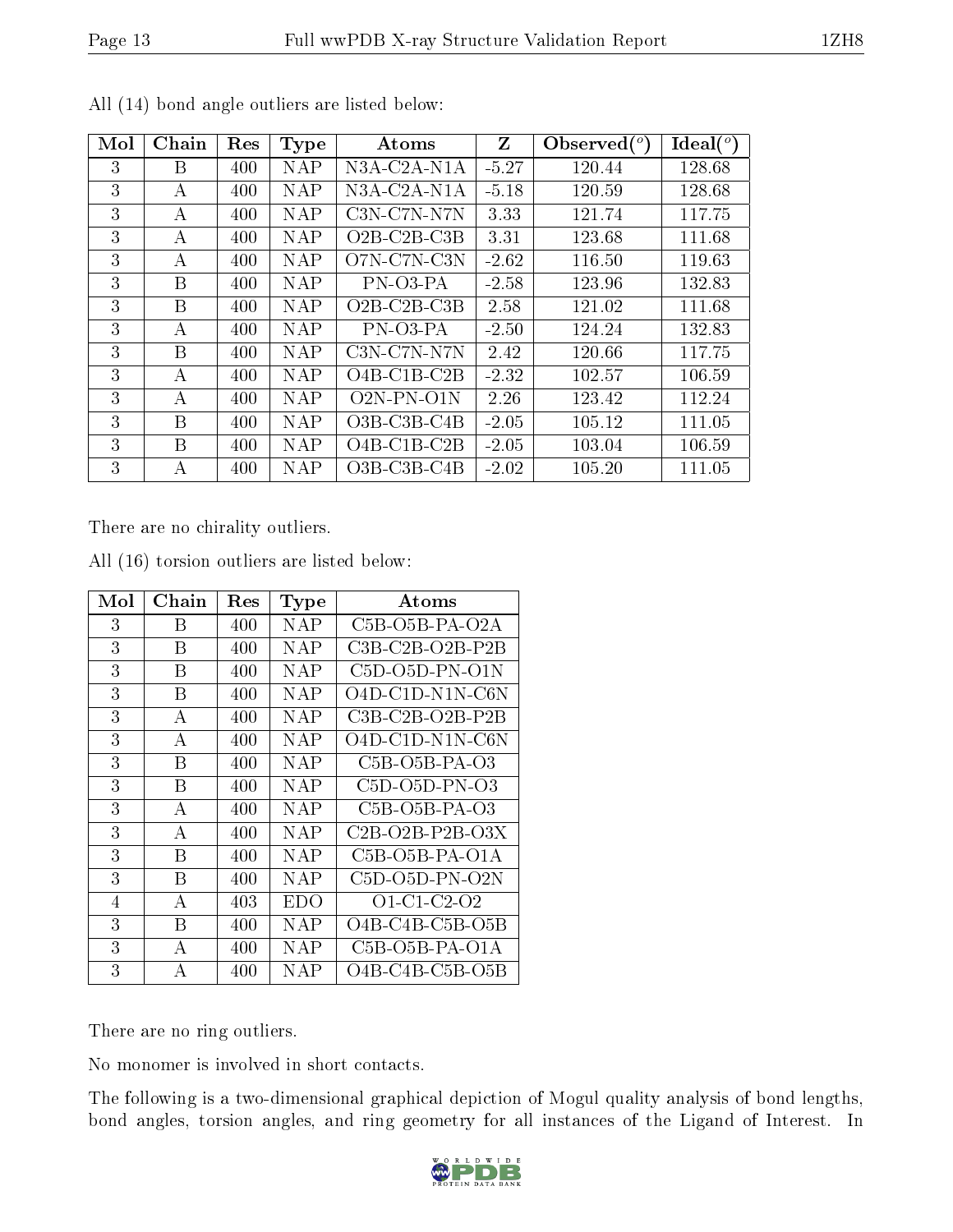addition, ligands with molecular weight > 250 and outliers as shown on the validation Tables will also be included. For torsion angles, if less then 5% of the Mogul distribution of torsion angles is within 10 degrees of the torsion angle in question, then that torsion angle is considered an outlier. Any bond that is central to one or more torsion angles identified as an outlier by Mogul will be highlighted in the graph. For rings, the root-mean-square deviation (RMSD) between the ring in question and similar rings identified by Mogul is calculated over all ring torsion angles. If the average RMSD is greater than 60 degrees and the minimal RMSD between the ring in question and any Mogul-identied rings is also greater than 60 degrees, then that ring is considered an outlier. The outliers are highlighted in purple. The color gray indicates Mogul did not find sufficient equivalents in the CSD to analyse the geometry.



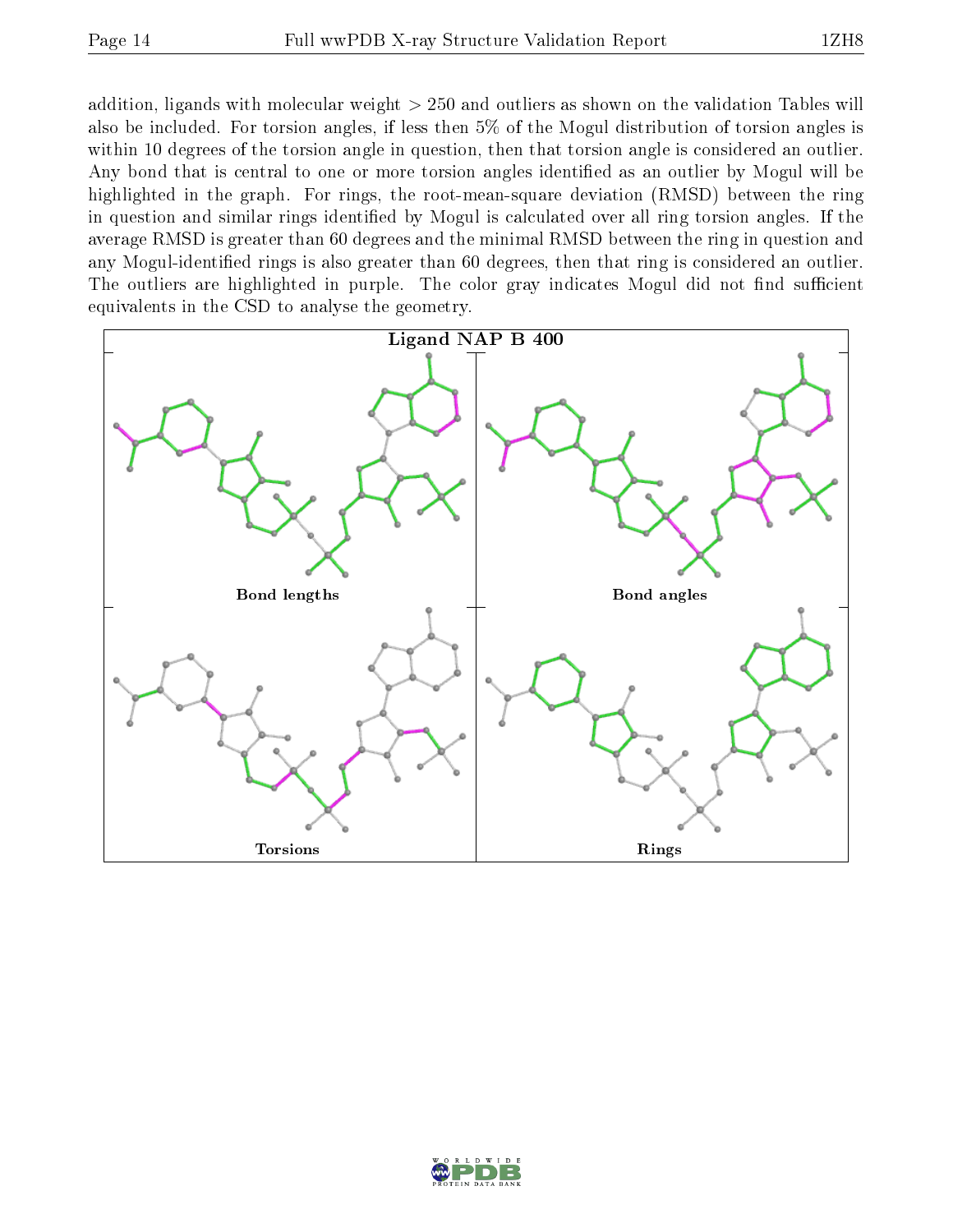

### 5.7 [O](https://www.wwpdb.org/validation/2017/XrayValidationReportHelp#nonstandard_residues_and_ligands)ther polymers (i)

There are no such residues in this entry.

### 5.8 Polymer linkage issues (i)

There are no chain breaks in this entry.

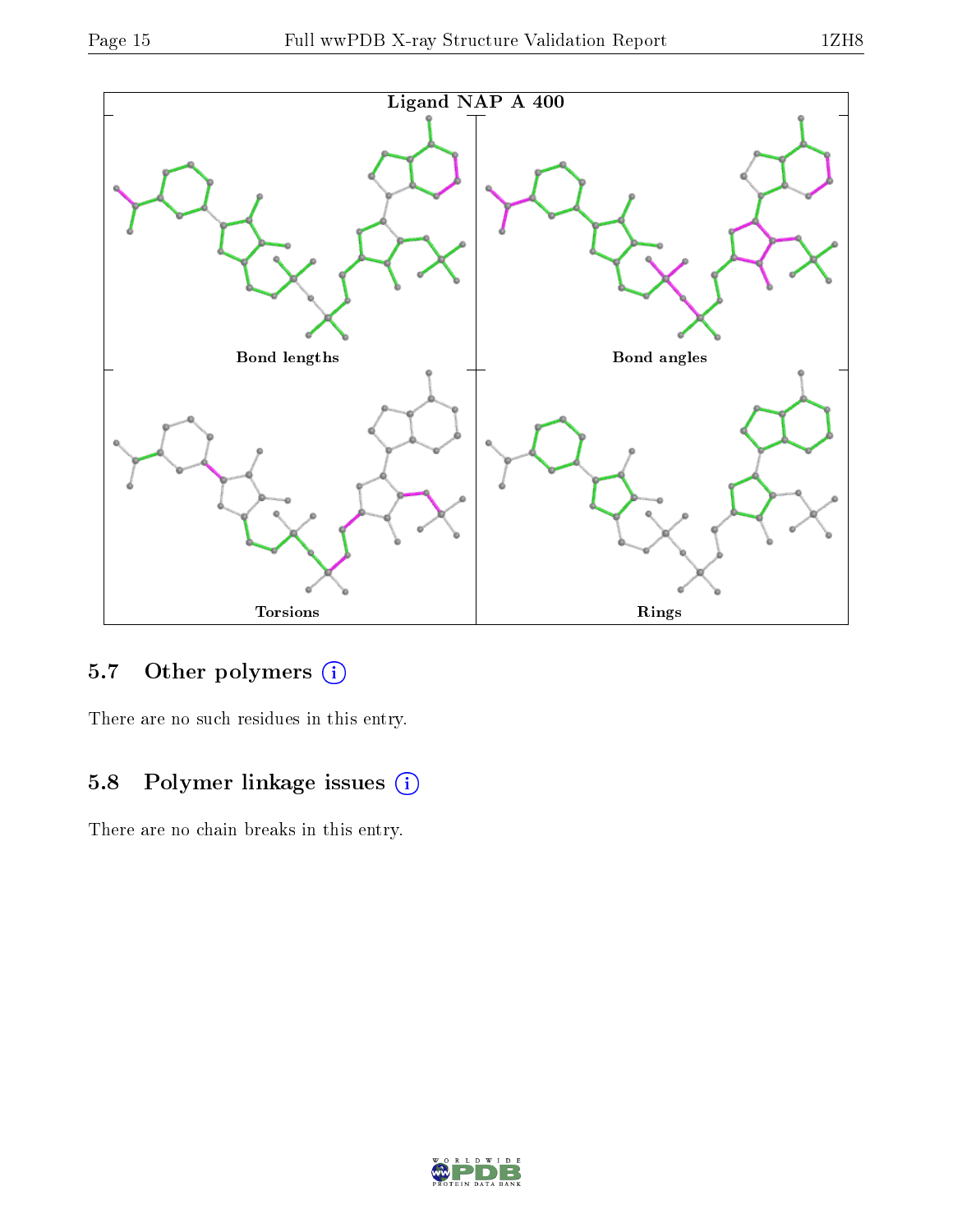# 6 Fit of model and data  $(i)$

### 6.1 Protein, DNA and RNA chains  $(i)$

In the following table, the column labelled  $#RSRZ> 2'$  contains the number (and percentage) of RSRZ outliers, followed by percent RSRZ outliers for the chain as percentile scores relative to all X-ray entries and entries of similar resolution. The OWAB column contains the minimum, median,  $95<sup>th</sup>$  percentile and maximum values of the occupancy-weighted average B-factor per residue. The column labelled ' $Q< 0.9$ ' lists the number of (and percentage) of residues with an average occupancy less than 0.9.

| Mol | Chain | Analysed         | ${ <\hspace{-1.5pt}{\mathrm{RSRZ}} \hspace{-1.5pt}>}$ | # $RSRZ>2$           | $\perp$ OWAB( $\rm A^2)$ $\perp$ | $\rm Q\textcolor{black}{<}0.9$ |
|-----|-------|------------------|-------------------------------------------------------|----------------------|----------------------------------|--------------------------------|
|     |       | $319/340(93\%)$  | 0.15                                                  | $5(1\%)$ 72<br> 74   | 27, 36, 47, 56                   |                                |
|     |       | $318/340(93\%)$  | 0.48                                                  | $22(6\%)$ 16 17      | 26, 36, 46, 56                   |                                |
| All | All   | $637/680$ (93\%) | 0.32                                                  | 27(4%)<br> 36 <br>39 | 26, 36, 47, 56                   |                                |

All (27) RSRZ outliers are listed below:

| Mol            | Chain                   | Res              | Type                           | $\rm RSRZ$       |
|----------------|-------------------------|------------------|--------------------------------|------------------|
| $\mathbf{1}$   | Β                       | 165              | <b>ASN</b>                     | 3.9              |
| $\overline{1}$ | B                       | 261              | TRP                            | $3.8\,$          |
| $\overline{1}$ | $\overline{\mathbf{B}}$ | 291              | $\overline{\rm ALA}$           | $\overline{3.2}$ |
| $\overline{1}$ | $\boldsymbol{B}$        | 94               | <b>GLY</b>                     | 3.2              |
| $\overline{1}$ | $\overline{\rm A}$      | 245              | $\overline{\mathrm{ASN}}$      | $\overline{3.0}$ |
| $\overline{1}$ | $\boldsymbol{B}$        | 11               | ILE                            | $2.\overline{7}$ |
| $\overline{1}$ | $\boldsymbol{B}$        | 215              | $\overline{\text{L}}\text{EU}$ | 2.6              |
| $\overline{1}$ | $\overline{\mathbf{B}}$ | 77               | <b>THR</b>                     | $2.6\,$          |
| $\overline{1}$ | $\overline{B}$          | 245              | <b>ASN</b>                     | 2.6              |
| $\overline{1}$ | $\overline{\rm A}$      | 261              | <b>TRP</b>                     | $2.6\,$          |
| $\overline{1}$ | $\overline{\mathrm{B}}$ | 234              | <b>GLY</b>                     | $2.\overline{5}$ |
| $\overline{1}$ | $\overline{\mathrm{B}}$ | 119              | $\overline{\text{LYS}}$        | $\overline{2.5}$ |
| $\overline{1}$ | $\overline{B}$          | 78               | LEU                            | 2.3              |
| $\overline{1}$ | $\overline{\mathrm{B}}$ | 95               | <b>VAL</b>                     | 2.3              |
| $\overline{1}$ | $\overline{\rm A}$      | 215              | <b>LEU</b>                     | $\overline{2.3}$ |
| $\mathbf{1}$   | B                       | 170              | <b>HIS</b>                     | $2.3\,$          |
| $\overline{1}$ | $\overline{\mathrm{B}}$ | $\overline{267}$ | $\overline{\text{ASN}}$        | $\overline{2.2}$ |
| $\overline{1}$ | $\boldsymbol{A}$        | $\overline{4}$   | <b>LEU</b>                     | 2.2              |
| $\overline{1}$ | $\overline{\mathrm{B}}$ | $\overline{31}$  | $\overline{HIS}$               | $\overline{2.2}$ |
| $\overline{1}$ | B                       | 69               | $\overline{\text{GLY}}$        | $\overline{2.2}$ |
| $\overline{1}$ | $\overline{B}$          | 99               | <b>CYS</b>                     | 2.2              |
| $\overline{1}$ | $\boldsymbol{B}$        | 266              | LEU                            | $2.\overline{1}$ |
| $\mathbf{1}$   | $\boldsymbol{B}$        | 61               | <b>SER</b>                     | 2.1              |
| $\mathbf{1}$   | B                       | 235              | $\overline{\mathrm{ASN}}$      | 2.1              |

Continued on next page...

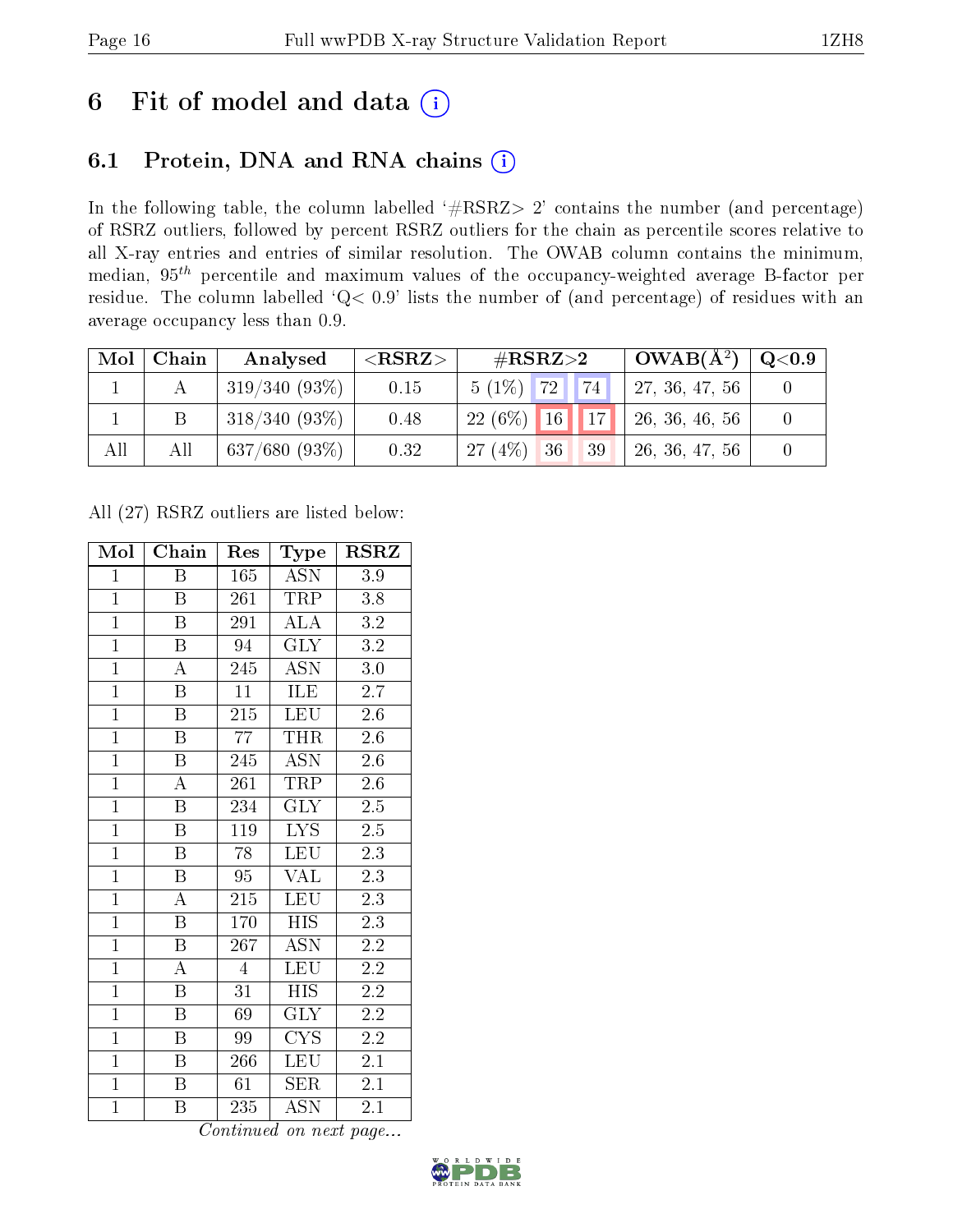Continued from previous page...

| Mol | Chain | Res <sub>1</sub> | $\top$ Type $\top$ | <b>RSRZ</b> |
|-----|-------|------------------|--------------------|-------------|
|     |       | 290              |                    |             |
|     |       | 19               |                    | 2.0         |
|     |       | 126              |                    |             |

#### 6.2 Non-standard residues in protein, DNA, RNA chains  $(i)$

There are no non-standard protein/DNA/RNA residues in this entry.

#### 6.3 Carbohydrates  $(i)$

There are no carbohydrates in this entry.

#### 6.4 Ligands  $(i)$

In the following table, the Atoms column lists the number of modelled atoms in the group and the number defined in the chemical component dictionary. The B-factors column lists the minimum, median,  $95<sup>th</sup>$  percentile and maximum values of B factors of atoms in the group. The column labelled  $Q< 0.9$ ' lists the number of atoms with occupancy less than 0.9.

| Mol            | Type       | Chain | Res    | Atoms     | <b>RSCC</b> | RSR  | $B\text{-}factors(\overline{A^2})$ | Q <sub>0.9</sub> |
|----------------|------------|-------|--------|-----------|-------------|------|------------------------------------|------------------|
| 4              | EDO        | A     | 404    | 4/4       | 0.74        | 0.24 | 55,56,61,63                        |                  |
| 4              | EDO        | А     | 401[A] | 4/4       | 0.79        | 0.20 | 60,62,62,64                        | $\overline{2}$   |
| 4              | EDO        | А     | 401[B] | 4/4       | 0.79        | 0.20 | 50,58,62,64                        | $\overline{2}$   |
| 4              | EDO        | А     | 405    | 4/4       | 0.81        | 0.24 | 61,67,71,73                        |                  |
| 4              | EDO        | А     | 402    | 4/4       | 0.91        | 0.28 | 48,57,63,65                        |                  |
| $\overline{2}$ | NA         | A     | 329    | 1/1       | 0.93        | 0.24 | 40,40,40,40                        |                  |
| $\overline{2}$ | <b>NA</b>  | В     | 329    |           | 0.93        | 0.23 | 57, 57, 57, 57                     |                  |
| 3              | <b>NAP</b> | B     | 400    | 48<br>/48 | 0.94        | 0.14 | 32, 48, 55, 58                     |                  |
| 4              | <b>EDO</b> | А     | 403    | 4/4       | 0.96        | 0.32 | 36, 39, 39, 42                     |                  |
| 3              | NAP        | А     | 400    | 48<br>/48 | 0.97        | 0.12 | 25, 31, 37, 39                     |                  |

The following is a graphical depiction of the model fit to experimental electron density of all instances of the Ligand of Interest. In addition, ligands with molecular weight > 250 and outliers as shown on the geometry validation Tables will also be included. Each fit is shown from different orientation to approximate a three-dimensional view.

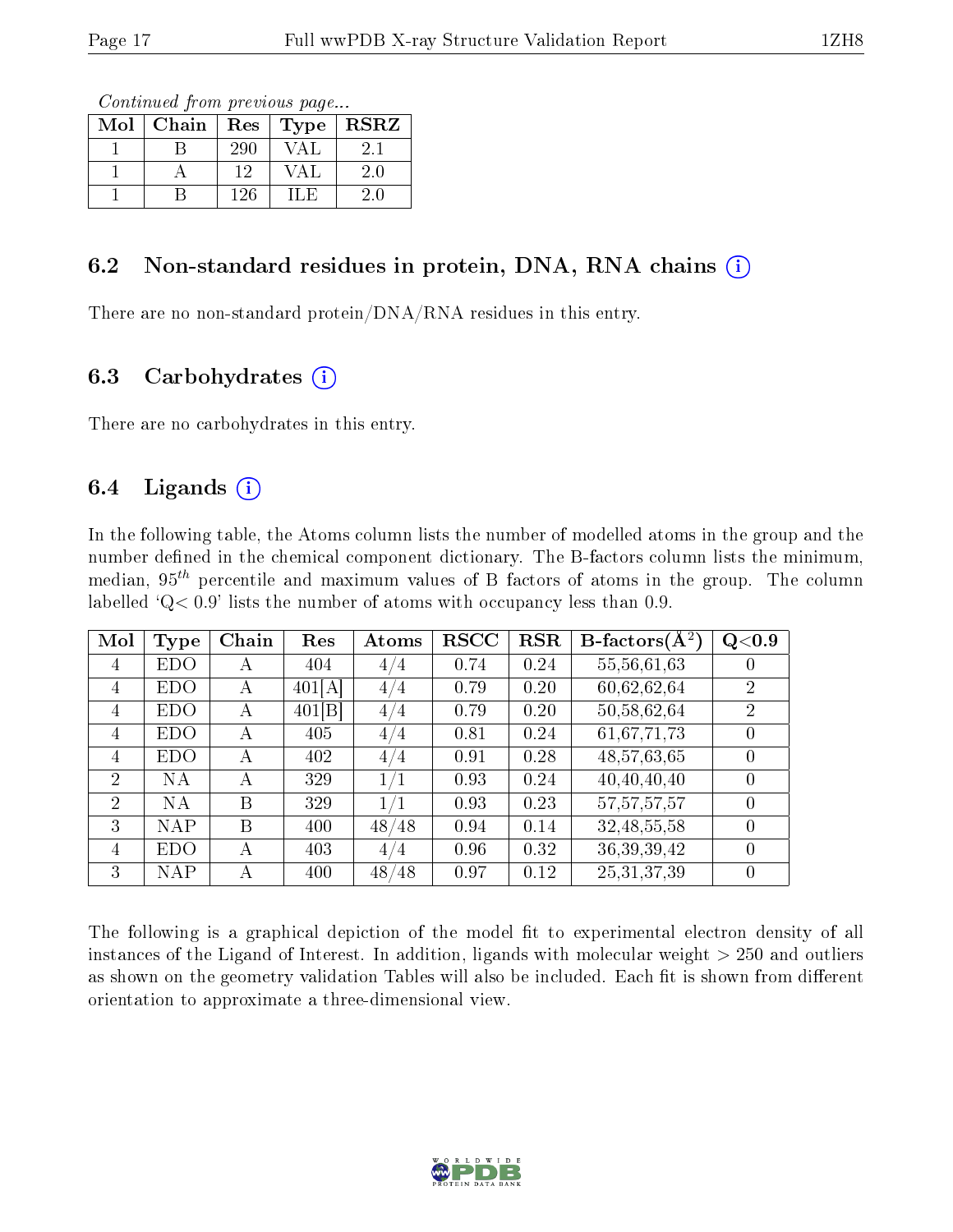